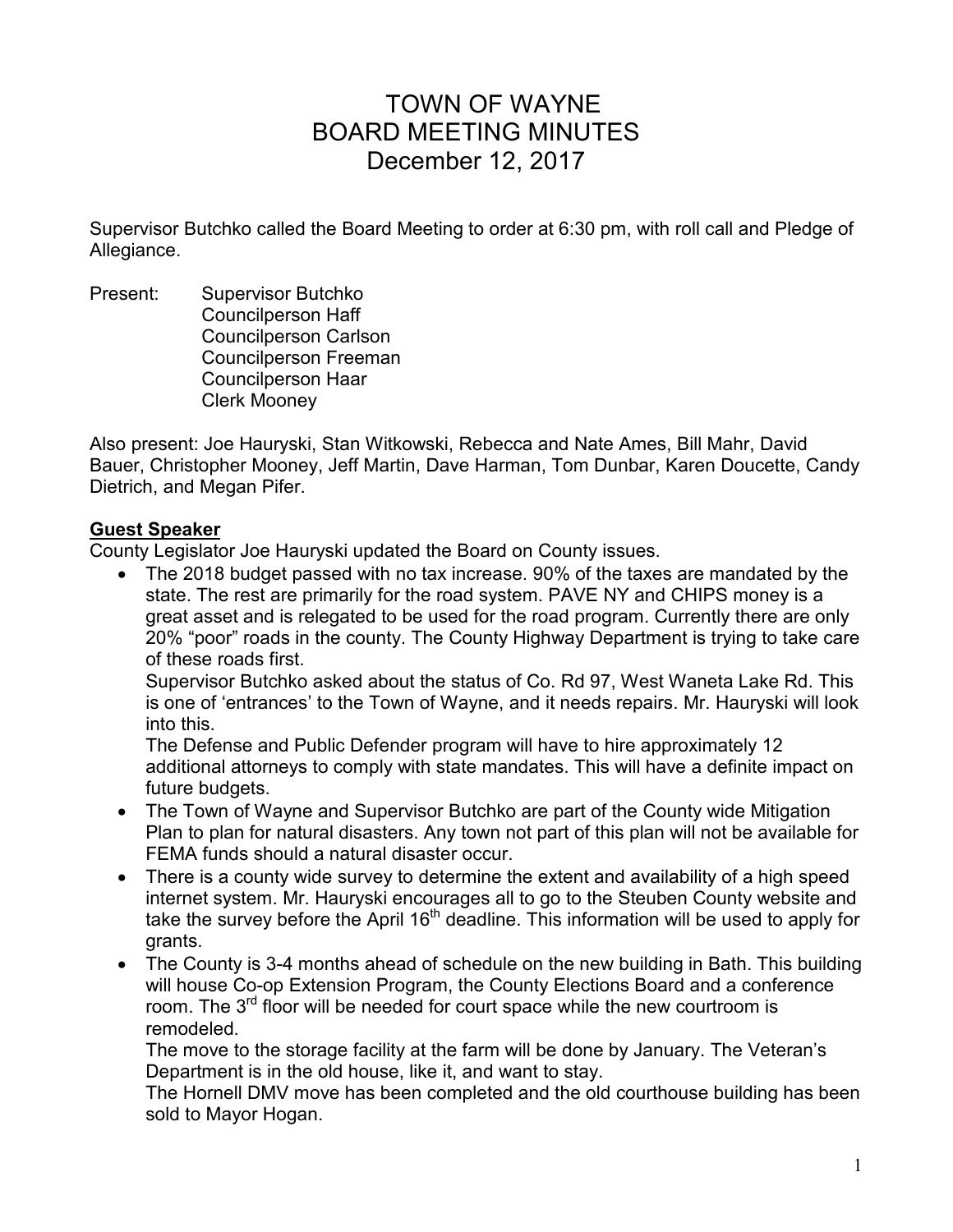- The County will take a more active role in the planning department, primarily infrastructure issues like sewer and water.
- Councilperson Haff asked about previously reported landfill issues. Mr. Hauryski stated that in the last 6 months there has been a great influx of garbage, and the revenue situation has greatly improved. However there will be no decrease in tipping fees.
- Supervisor Butchko asked if Steuben County has a Bed Tax on rentals. Mr. Hauryski states it has a bed tax for hotels/motels only. Rental tax has been brought up, but there is no action plan at this point.
- Mr. Hauryski added that there is National Convention of Bloggers that have chosen to meet in Corning in September of the upcoming year. Approximately 700+ bloggers will be coming, and it will bring in phenomenal revenue.
- Councilperson Carlson asked if there is a marijuana distribution center in Bath. Mr. Hauryski replied 'no'.

# **Approval of Minutes**

Minutes from the Town Board meeting of November 14, 2017 were reviewed and amended. Motion to approve amended meeting minutes was made by Councilperson Haar, seconded by Councilperson Freeman, and all in favor.

# **Supervisors Report**

The supervisor's report and fund transfers were presented and reviewed. A motion to approve was made by Councilperson Haar, seconded by Councilperson Freeman, and all in favor.

# **Clerks Report**

The clerk's report was presented and reviewed. No discussion.

Vouchers of Abstract 12 of were submitted and discussed. Motion to approve vouchers was made by Councilperson Haar, seconded by Councilperson Carlson, and all in favor.

Abstract 12 Vouchers were broken down by:

| • General Account    | <b>Vouchers 315 - 355</b> | \$34,010.05 |
|----------------------|---------------------------|-------------|
| • Highway Account    | Vouchers $139 - 156$      | \$97,676.54 |
| $\bullet$ TA Account | Vouchers 55 - 59          | \$7,382.82  |
| $\bullet$ SL Account | Voucher 12                | \$229.55    |
|                      |                           |             |

# **Justice Report**

Justices reports were reviewed. No discussion.

A 2017 justice audit will need to be completed prior to Justice Prawel leaving, December 31 $^{\rm st}$ . Supervisor Butchko and Justice Prawel will work with Carol Golden to complete that.

## **Assessor**

Supervisor Butchko presented an update on the 'paper roads.' Currently, between 14 and 17 properties have been divided up. Hope to be completed with this project by March 2018.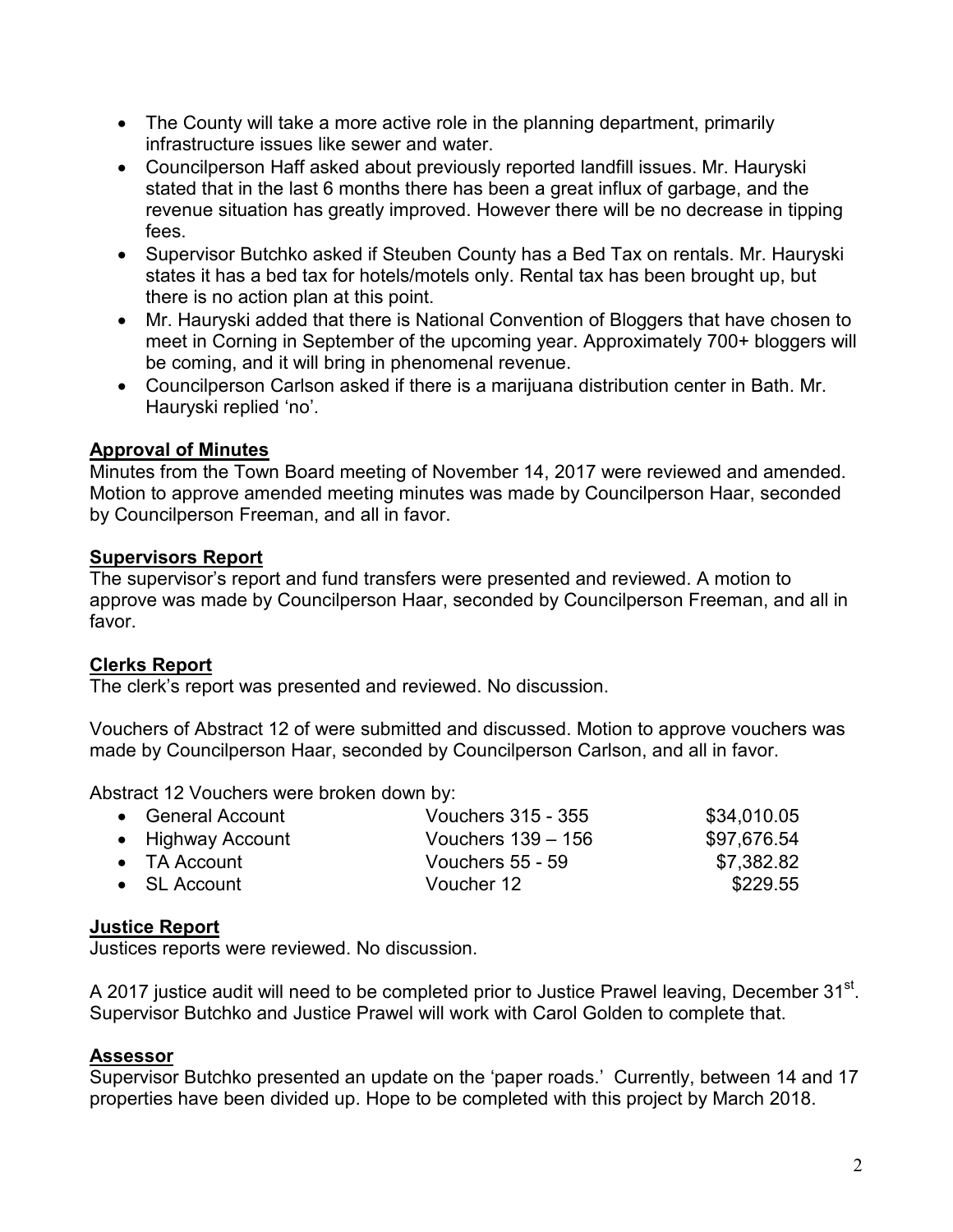## **Highway Superintendent Report**

The highway journal was presented and discussed.

January 1<sup>st</sup> we will welcome a new hire to the highway department, Machine Equipment Operator Cody Kenny.

The 2013 Western Star is in the shop having vibration and noise issues. At this time they are still doing tests to determine the reason for the issues. At this point it's unknown what's involved, so Superintendent Bauer does not yet know if repair will be covered under warranty.

We have not yet taken ownership of the new truck, but hope to have it next week. In the meantime, the department is still using the old truck. Once the new truck comes in, the old one will go out to bid.

## **Code & Zoning Officer**

Review of monthly reports were presented. No discussion.

Planning and Zoning Board Meetings minutes were presented. No discussion.

Larson Design Group has completed their survey of Keuka Village Road. This will be addressed in more detail at the January Planning Board Meeting. Mr. Witkowski stated that the Parking Committee for Keuka Village Road, the Fire Chief, and Highway Superintendent will be asked to attend as well.

The Zoning and Planning Boards have changed meeting dates to make a smoother transition for applicants who may need to go to one board or the other. The Zoning Board of Appeals will now meet on the 1<sup>st</sup> Monday of the month, and the Planning Board will meet on the 2<sup>nd</sup> Monday of the month.

Mr. Witkowski and Mr. Mooney presented the County's 239M statute. The Boards cannot act on any application until it is reviewed by the County. The county planning department meets on a Monday through Friday basis which is a great benefit. Hopefully this will not delay builders too long. The flow process will be:

Mr. Harrop receives the application.

Ms. Kurtz sends it to the county.

The County reviews it and makes comments/recommendations.

The Zoning Board reviews any variances or inconsistences.

The Planning Board reviews and approves or disapproves.

A motion to adopt the 239M form and adopt a relationship with the County Planning Department was made by Councilperson Haar, seconded by Councilperson Carlson, and all in favor.

Because Councilperson Carlson's term ends on December 31, the Planning Board will need a new councilperson liaison. Councilperson Freeman agreed to accept the positon. A motion was made to appoint Councilperson Freeman was made by Superintendent Butchko, seconded by Councilperson Haff, and all in favor.